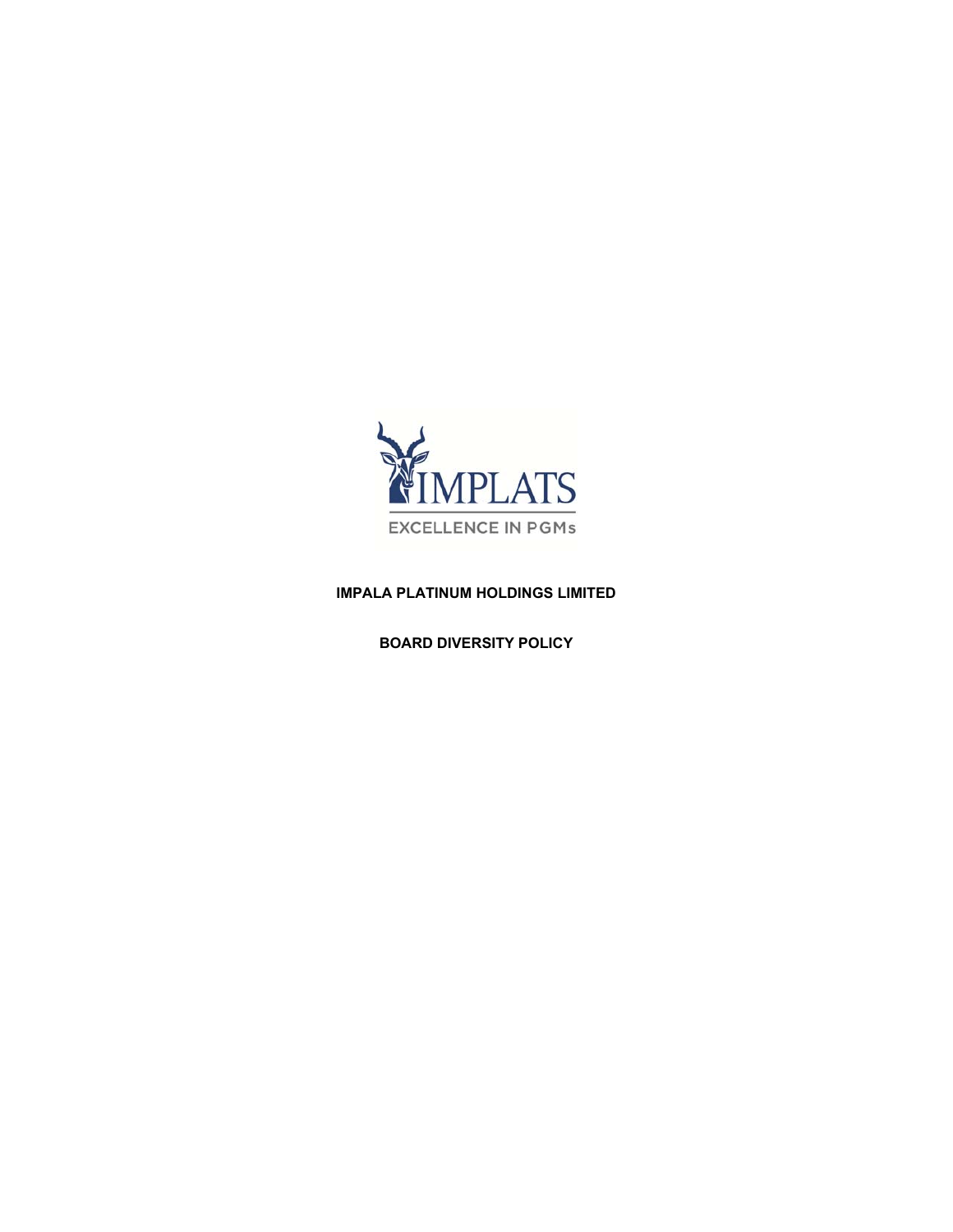## **Introduction**

In terms of item 3.84(i) of the JSE Listings Requirements, *"the board of directors or the nomination committee, as the case may be, must have a policy on the promotion of broader diversity at board level, specifically focusing on the promotion of the diversity attributes of gender, race, culture, age, field of knowledge, skills and experience. The issuer must confirm this by reporting to shareholders in its annual report on how the board of directors or the nomination committee, as the case may be, have considered and applied the policy of broad diversity in the nomination and appointment of directors. If applicable, the board of directors or the nomination committee must explain why any of the above diversity indicators have not been applied and further report progress in respect thereof on agreed voluntary targets;"* 

The Company embraces diversity in all respects and as such, this policy will address race, gender, and age, and skills, local and international experience amongst other characteristics which will cultivate a vast yet balanced backdrop for board deliberations.

## **Policy**

- 1. Impala Platinum Holdings Limited ("Implats" or the "Company"), supports the principles and aims of race and gender diversity at all levels of the organisation and particularly at board level.
- 2. The voluntary targets for race and gender set by the board are as follows:
	- a) At least 50% of the board should comprise of women by 2023.
	- b) At least 60% of the board should comprise historically disadvantaged South Africans.
- 3. The Nomination Governance and Ethics Committee (NGE) shall annually:
	- a) Review the voluntary targets;
	- b) Measure the actual female representation on the board against the voluntary targets; and
	- c) Make recommendations to the board in regard to (a) and (b) above.